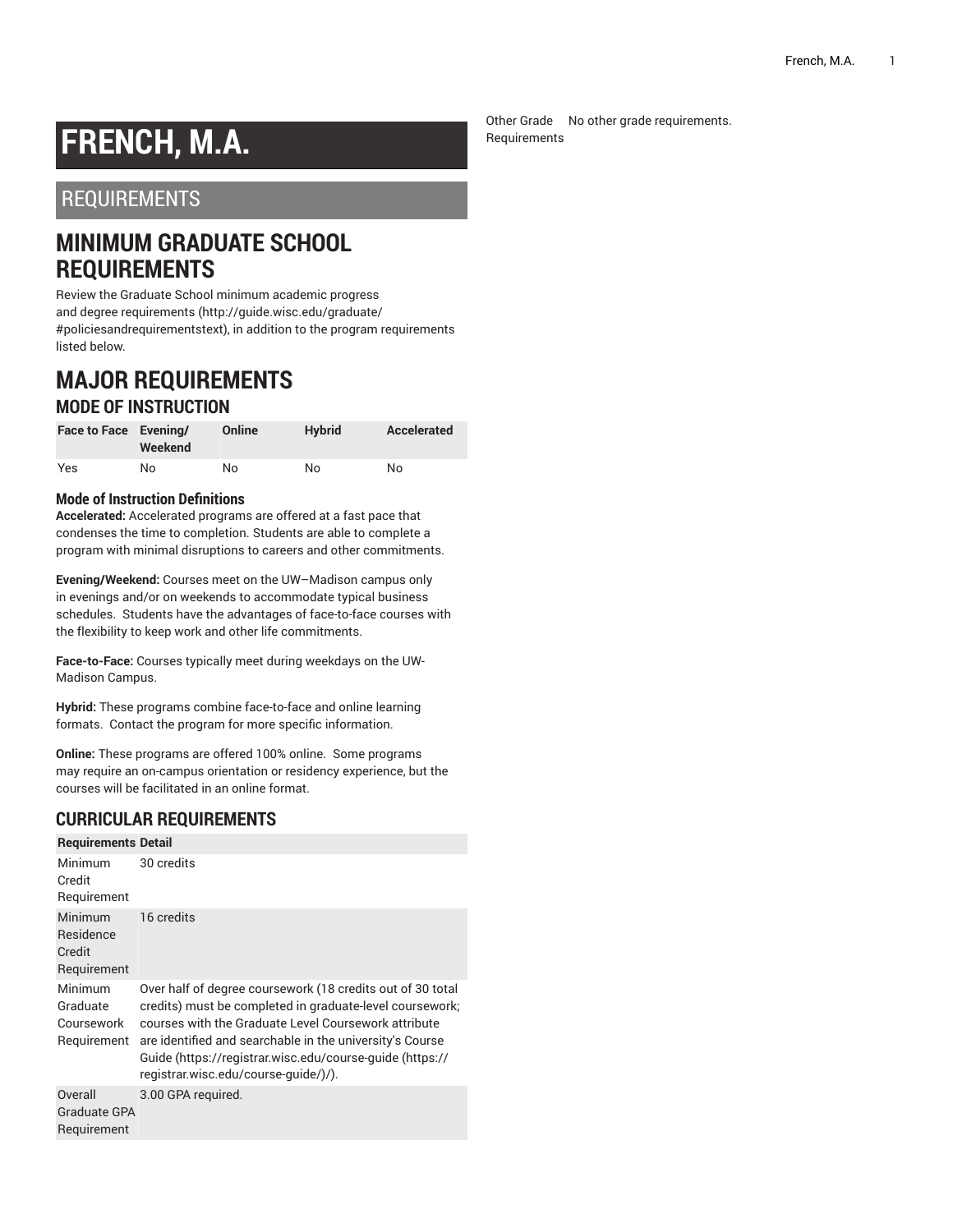Assessments 1) Oral Proficiency Exam: Non-native speakers of French

and must take an Oral Proficiency Interview administered by

Examinations the Department and receive a rating of at least "advanced low" during their first two weeks. Depending on the results of this test, up to 6 credits of advanced French language courses and phonetics may be required (for instance: FRENCH 311, FRENCH/INTL BUS 313, etc.). 2) Comprehensive Exams: Students will have the choice between a written and oral examination, or an M.A. thesis and an oral defense.

Option 1: M.A. Examination:

Written Examination:

- The M.A. exam is usually taken by the end of the fourth semester of study, although taking it earlier is possible. It should be taken before the fifth semester of study. Given twice a year, it tests students' mastery of a broad range of texts fundamental to French and Francophone studies, along with their ability to analyze texts, answer questions, and present arguments. The reading list is posted on the program website : [https://frit.wisc.edu/](https://frit.wisc.edu). In addition to this required list, students will add 30 titles of their choice. They may select these additional texts from the Ph.D. General Reading List, or they may add texts of their own choosing. Each student's M.A. reading list needs to be approved by the M.A. committee. The list should be completed at least 3 months before the scheduled exam. To take the exam, students sign up with the Graduate Coordinator by April 30th for the August exam; for the January exam they must sign up with the Graduate Coordinator by the November break.
- Format: The written part of the M.A. exam lasts a total of 7 hours. In Part I (4 hours), students are given a choice of three questions within each of the three defined areas (Middle Ages - 16th - 17th; 18th - 19th; 20th - 21st - Francophone and Global French Studies). They must answer one question in each area. Students turn in their answers and take a one-hour break. In Part II (2 hours), students must choose one of three broad essay topics. Part I must be answered in French. Part II may be answered in English or in French.
- Use of Materials, Academic Misconduct: Students are not allowed any notes, documents, electronic files, or books (with the exception of a dictionary). M.A. exams can be handwritten, but if students prefer to use a computer provided by the Department, they should be aware that they are not allowed to consult any files or websites. As with all other methods of evaluating students' performance in the program, such as course assignments, the Department conforms to university regulations governing academic misconduct. Students should refer to the following university website to familiarize themselves with the definition of and the serious consequences of academic misconduct: [https://](https://conduct.students.wisc.edu/academic-integrity/) [conduct.students.wisc.edu/academic-integrity](https://conduct.students.wisc.edu/academic-integrity/) ([https://conduct.students.wisc.edu/academic](https://conduct.students.wisc.edu/academic-integrity/)[integrity/\)](https://conduct.students.wisc.edu/academic-integrity/)/.

Oral Examination: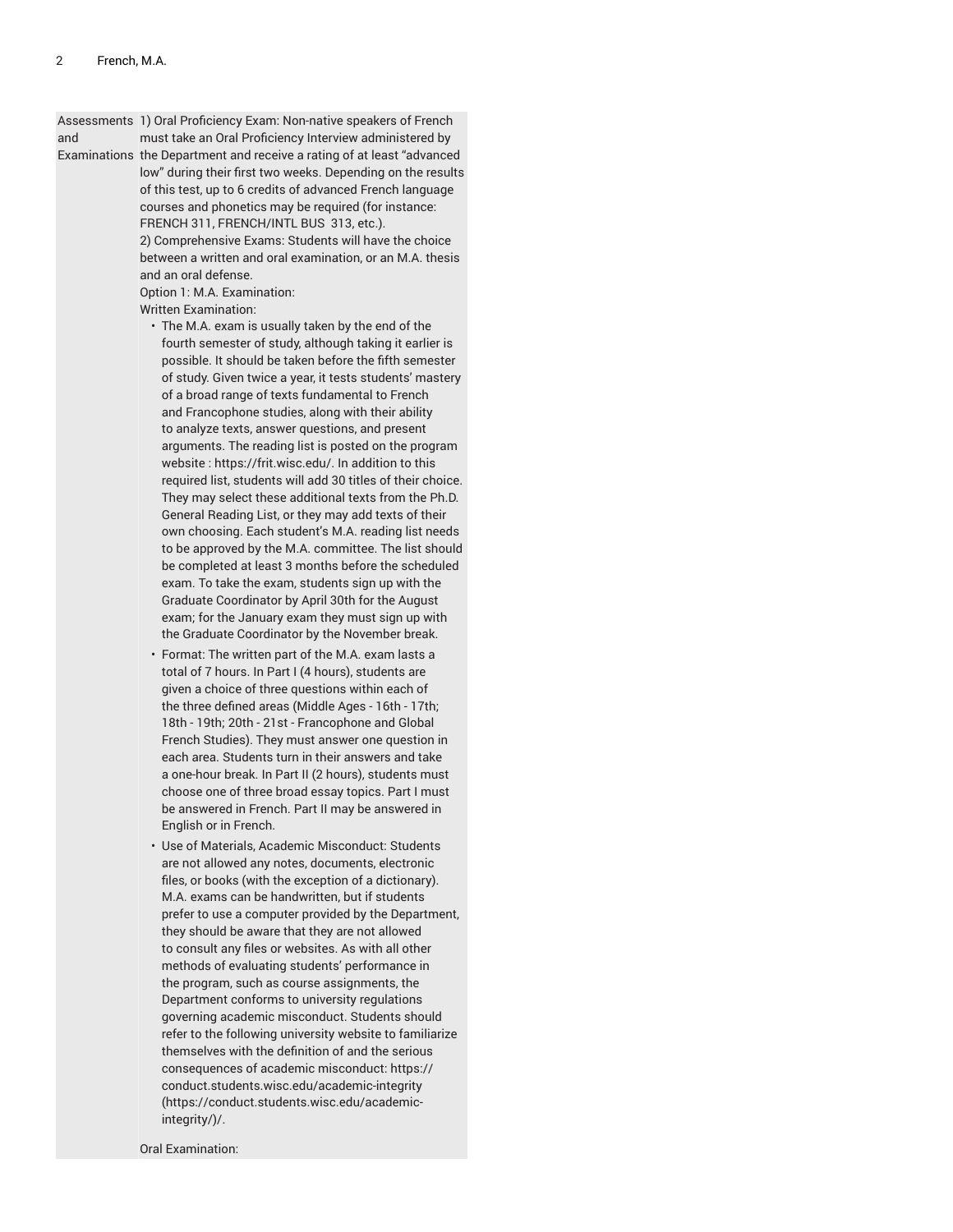A student who fails the written part of the M.A. exam will not take the oral part. The oral usually takes place within a week after the written examination and is conducted entirely in French. It lasts about one hour. Three hours before the oral, the candidate will be given three short extracts from the M.A. Reading List, and they will inform the Graduate Coordinator which extract they will analyze. The candidate will prepare an analysis of this extract in a room reserved for this purpose. There they will not have access to a computer and access to any other electronic devices is not allowed. They will annotate the text or write notes by hand that may be brought to the exam, and may use a dictionary in the preparation of these notes. During the exam the candidate will give an analysis in French of the extract chosen, lasting approximately twenty minutes. This will be followed by 10-15 minutes of discussion of the student's analysis of the chosen extract, and then by a period of questions (lasting approximately 25 minutes). Some of these questions may pertain to the candidate's written exam, but others may involve other texts on the M.A. reading list, from other areas.

• Weak Passes, Failures: If a student fails the written part of the exam, they will not take the oral part. They will be able to retake the entire exam at the next exam session. A student who fails the oral part of the exam may be allowed to retake the oral exam one time, at the next exam session, if s/he wishes to be reconsidered for admission into the Ph.D. program. In order to postpone the retake until a later session, the student must make a written request to the Graduate Studies Committee and have it approved.

#### Option 2: M.A. thesis and thesis defense

A Master's thesis in French (40-60 pages, including notes and bibliography):

A master's thesis is a piece of original scholarship written under the direction of a thesis advisor. Students who are interested in writing a master's thesis should begin thinking about possible topics early in their academic program. They should contact their prospective thesis advisor by the end of their first year so that they can work on their reading and thesis plan during their third semester and write/finalize their thesis during their fourth/last semester. A Master's Thesis project may be submitted for final approval only during fall and spring semesters—not in the summer.

Students should submit a prospectus five months before the anticipated defense. The prospectus should establish the main lines of argument and organization for the thesis, and it should spell out the methodology. It should also include a timetable and a working bibliography of major and secondary sources. The prospectus needs to be approved by the thesis advisor.

Once the prospectus is approved, students will choose a second and a third reader from the Department in consultation with their thesis advisor. The final thesis should be sent to the thesis advisor and the two readers at least three weeks before the scheduled defense. In addition to the mentorship provided by the thesis director, students will have the opportunity to work on their M.A. thesis within the framework of a research lab. Thesis defense:

Students selecting the M.A. thesis option will take a 60-minute oral exam that will consist of a 15-minute presentation of their findings, followed by a question and answer period. The questions raised by the members of the thesis committee will focus on the thesis but may also address broader points such as the conceptual framework, methodology, theoretical approach, and sociohistorical context that contribute to the definition and elaboration of the thesis topic. At the conclusion of the defense, the thesis may be approved in its current form or approved contingent on further revisions. If extensive revisions are required, the student will need to resubmit the thesis for final approval, and the M.A. thesis committee may request that the student do an additional thesis defense.

Language **Requirements** No language requirements.

#### **REQUIRED COURSES**

| Code                                   | Title                                                                                                  | <b>Credits</b> |
|----------------------------------------|--------------------------------------------------------------------------------------------------------|----------------|
| FRENCH 569                             | <b>Critical Approaches to Literature</b><br>and Culture: French and<br><b>Francophone Perspectives</b> | 3              |
| FRENCH 750                             | Research Laboratory I: Introduction<br>to Graduate Research                                            | 3              |
| FRENCH 820                             | College Teaching of French                                                                             | 3              |
| FRENCH <sub>825</sub><br>or FRENCH 826 | <b>Grammar and Style</b>                                                                               | 3              |

**Seminar Distribution Requirement:** For the M.A., students must take at least one seminar in the department in each of the three defined areas:

- Middle Ages  $16^{\text{th}}$   $17^{\text{th}}$
- $18^{th} 19^{th}$
- 20<sup>th</sup> 21<sup>st</sup> Francophone and Global French Studies

Note: seminars spanning more than one of these areas may be counted for only one of the areas they cover.

**Exchange Program Course Work**: Please note that courses taken while graduate students are participating in one of our exchange programs abroad do not usually count toward the completion of departmental degree requirements, although exceptions may be considered if students can provide adequate documentation of their written work, and if the Graduate Studies Committee finds the work completed abroad to be comparable to a graduate course or seminar offered in our department.

#### **ACADEMIC AND TEACHING PORTFOLIOS**

- Academic Portfolio: Starting in a student's second year of courses (third semester), the student will begin keeping a portfolio of work accomplished academically (actual contents will be explained in the research laboratory described below). Towards the end of each academic year the student will write a one-page self-evaluation that explains the portfolio accomplishments for the given year and sets goals for the year to come. The portfolio and self-evaluation will be evaluated by the student's advisor, who will provide the student with a written evaluation of progress. For students who are TAs, they begin a separate teaching portfolio in their first semester of study and maintain it as long as they have a TAship.
- Teaching Portfolio: A teaching portfolio will be first set up in FRENCH 820 College Teaching of French**.** Its purpose is to